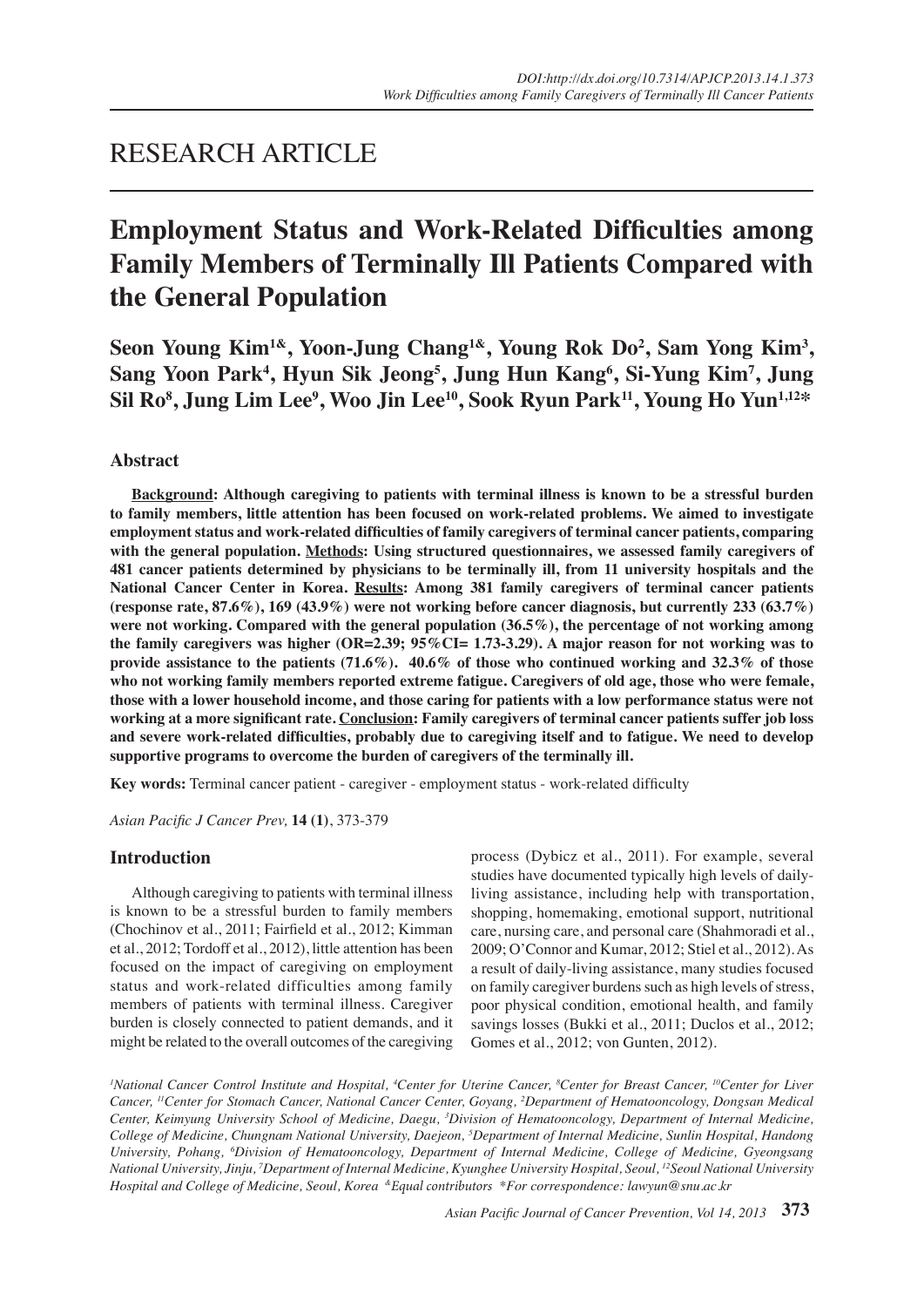#### *Seon Young Kim et al*

As many caregivers reported spending over 40 hr per week providing care, it is not surprising that caregiving frequently interferes with employment (Pantilat et al., 2012). Employment status among family caregivers has especially important implications for society, the labor market, and family economics (Unroe et al., 2012). Although previous studies have focused on the return to work of cancer survivors (Knapp et al., 2011; Phipps et al., 2011; Flannelly et al., 2012; Unroe et al., 2012) and employment status among caregivers of cancer patients (Gomes et al., 2012; Pantilat et al., 2012), unfortunately, it is not fully understood how many family caregivers of terminal cancer patients maintain their employment status with caregiving. We aimed to evaluate employment status and work-related difficulties of family caregivers with terminal cancer patients, comparing with the general population.

## **Materials and Methods**

#### *Study sample*

Family caregivers of terminal cancer patients. The Study to Understand Risks, Priority, and Issues at Endof-Life (SURPRISE), a multicenter study designed to identify important ethical issues, care burden, and quality of care at the end of life in Korea, recruited terminal cancer patients for this prospective cohort study from 11 university hospitals and the National Cancer Center, Korea; none had a stated policy about the disclosure of terminal illness. In SURPRISE, patients were eligible to participate if they were (1) aged 18 year or older, (2) diagnosed as terminal at an outpatient or inpatient facility, (3) capable of filling out questionnaires or communicating with an interviewer, and (4) competent enough to understand the intent of the study and provide informed consent. We defined a terminal cancer patient as someone with progressive advanced disease that, in a physician's judgment, was refractory to conventional anticancer therapy (surgery, radiotherapy, chemotherapy, or hormone therapy) and who was likely to die within months.

Participants were given information explaining the study and were asked to participate. All patients and caregivers provided informed consent to participate in this study, and our institutional review boards approved the protocol.

Physicians identified 702 consecutive terminal cancer patients. Of those, 83 were excluded (11 continued conventional anticancer treatment after enrollment, 14 were of non-evaluable disease status in follow-up, 15 were lost to follow-up in front of treatment plan, and 43 had become physically or mentally incapacitated). Of the 619 remaining eligible participants, 481 (77.7%) gave written informed consent and completed the questionnaire.

Patients were asked about their primary family caregivers who provided them with the most assistance. We enrolled one caregiver per patient. The family caregivers were invited to participate in the study but were ineligible if they were (1) not aged 18 year or older, (2) not well enough to fill out questionnaires, (3) not able to communicate with an interviewer, (4) not able to understand the intent of the study well enough to provide informed consent, or (5) a patient with a history of cancer.

Of the 481 eligible patients, 30 had no caregivers, 13 had caregivers who were not competent enough to participate in the study, and 3 had caregivers who were not able to read the questionnaire. Of the 435 eligible caregivers, 58 declined to participate; the most common reasons given were inconvenience and lack of time. The remaining 381 caregivers completed the questionnaire (response rate, 86.7%). Details of the study population and data collection methods have been previously described elsewhere (Knapp et al., 2011).

## *General population*

The survey was conducted in age and sex strata according to the guidelines of the 2000 Korean Census in 15 geographic districts. Probability proportional to size technique considers the size of individual groups and corrects for differences in the probability of larger and smaller groups being sampled. Criteria of eligibility included (1) being physically and mentally fit to fill out the questionnaire or communicate with the interviewer and (2) aged more than 18 year. The interviewers visited each person at home or in the workplace, evaluated eligibility, and explained the purpose of the study to the eligible person.

Of 2447 potentially eligible persons, 1447 refused to participate or did not complete the survey. The most frequent reasons people gave for refusing to participate were that they felt too busy to complete the questionnaire  $(N=734)$ , the survey was inconvenient  $(N=356)$ , they did not want to provide personal information (N=156), or other reasons  $(N = 201)$ . Of those who completed the survey, 6 had a history of cancer and were excluded. The final sample comprised 994 participants (response rate, 41%). The study population and data collection methods have been previously described elsewhere (Phipps et al., 2011).

#### *Study variables*

SURPRISE collected demographic data for the patients and the caregivers and clinical information for the patients. We administered the questionnaires by faceto-face interviews at an outpatient or inpatient facility to both groups at the same time within days of the baseline time point of the study, which was when the physician judged that the cancer was refractory to conventional anticancer therapy (surgery, radiotherapy, chemotherapy, or hormone therapy) and the patient was likely to die within months. The patient and family caregiver questionnaires were similar and took about 20 minutes to complete. We used a questionnaire to collect information on the employment status, work-related difficulties, and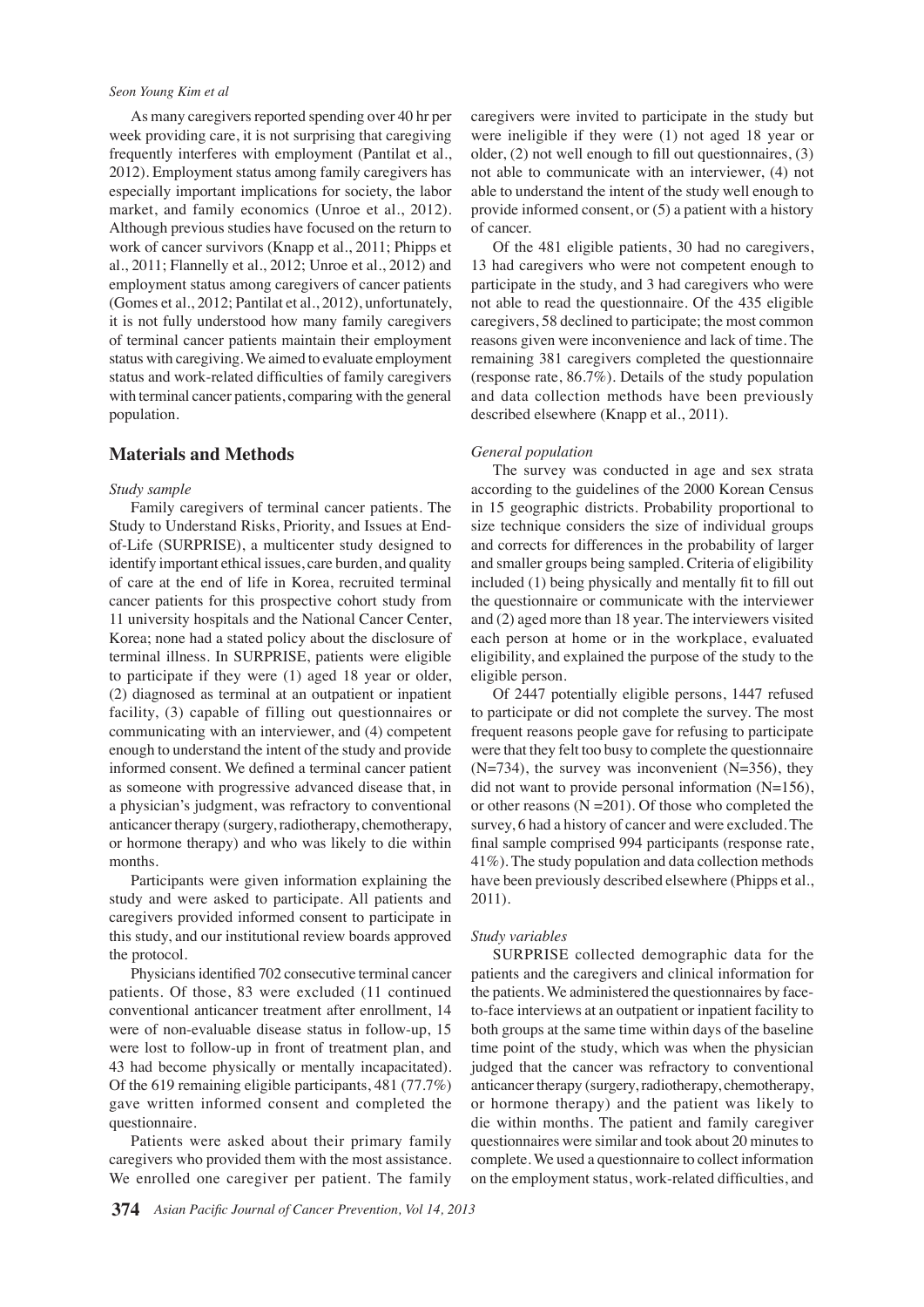sociodemographic characteristics of family caregivers of terminal cancer patients and the general population. Independent variables included gender, age, marital status, monthly household income, education, religion, health cost financing, family APGAR (a validated scale of family function, based on adaptability, partnership, growth, affection, and resolution), medical cost bearer, living together with family, Eastern Cooperative Oncology Group performance status (ECOG PS), relationship of patient, health status of patient, and terminal state recognized. Employment was delineated as either employed or not employed, where not employed included caregivers who were homemakers or retired.

If participants were currently working, they were asked what kind of work-related difficulties they were having. The question included the following five multiple-choice items for work: (1) reduced working hours, (2) lessened work-related ability than before cancer diagnosis, (3) easily fatigued and exhausted, (4) reduced opportunity for promotion, and (5) decreased wages. The question included the following multiplechoice items for not working: (1) physically limited, (2) easily fatigued and exhausted but not physically limited, (3) emotionally distressed (such as feeling depressed or anxious), and (4) for caregiving. If they were currently not working, they were asked why they were not working. The question included the same multiple-choice items used for homemakers. If the choice items were not applicable, participants were asked to write in the reason for not working. The design of this study has been used previously (Phipps et al., 2011; Flannelly et al., 2012)

#### *Statistical analysis*

We used propensity score to adjust for differences in characteristics between family caregivers of terminal cancer patients and the general population. Selected variables for propensity score included age, gender, education, marital status, religion, health cost financing, and monthly household income. Score adjustment did not correct for differences between family caregivers of terminal cancer patients and controls in unobserved characteristics. The propensity score is the estimated logistic regression model.

The primary outcome was the percentage of not working among 381 family caregivers of terminal cancer patients. We used a t-test for continuous variables and a chi-square test in univariate analysis to estimate the odds ratio (OR) for each independent categorical variable. For variables significantly associated in univariate analysis, we performed the multivariate logistic regression analysis with a stepwise selection method for each dependent variable to assess which of the independent variables best predicted not working because of caregiving. We set the significance level at P<0.05 and used SAS software, version 9 (SAS Institute, Cary, NC), for all analysis.

The study protocol was approved by the Institutional Review Board of the National Cancer Center and by the institutional review boards of all participating hospitals.

**Table 1. Sociodemographic Characteristics of Caregivers of Terminal Cancer Patients and the General Population Before and After Propensity Score Adjustment**

| Caregivers<br>$N = 381$<br>Population <sup>**</sup> Value<br>Adj. for<br>$N = 994$<br>Propensity<br>Score*<br>$(\%)$<br>N<br>$(\%)$<br>N<br>Sex<br>Male<br>127 (33.3)<br>497 $(50.0)$ <0.0001<br>0.69<br>254 (66.7)<br>497 (50.0)<br>Female<br>Age<br>≤49<br>213 (56.3)<br>711(71.5) < 0.0001<br>0.57<br>$(N=378)$<br>50-64<br>125(33.1)<br>206 (20.7)<br>$\geq 65$<br>40 (10.6)<br>77 (7.9)<br>Education<br>Middle School<br>0.0008<br>0.95<br>91 (23.9)<br>161 (16.2)<br>High school -<br>290 (76.1)<br>833 (83.8)<br>Marital status<br>Married<br>0.0004<br>306 (80.5)<br>706 (71.0)<br>0.70<br>Widowed/divorced<br>874 (19.5)<br>288 (29.0)<br>/separated/single<br>Have a religion<br>Yes<br>532 (53.5) < $0.0001$<br>252 (67.4)<br>0.76<br>No<br>122 (32.6)<br>462 (46.5)<br>Health cost financing<br>Health insurance<br>959 (96.6) <0.0001<br>0.72<br>292 (77.4)<br>Medical aid<br>85 (22.5)<br>34 (3.4)<br>Monthly household income (US\$)†<br>218 (59.1)<br>243(24.5) < 0.0001<br><2000<br>0.74<br>750 (75.5)<br>$\geq$ 2000<br>151 (40.9)<br>Employment status‡<br>Self-employed<br>68 (18.0)<br>264 (26.6)<br>0.0021<br>0.08<br>Employed<br>144 (38.1)<br>367 (36.9)<br>Not working/retired<br>21(5.6)<br>60(6.0)<br>226 (22.7)<br>Homemaker<br>118 (32.2)<br>Other<br>27<br>(7.1)<br>77 (7.7)<br>3<br>(0.07)<br>Missing<br>Living together as a family<br>Yes<br>283 (75.5)<br>NA<br>No<br>92 (24.5)<br>NA<br>Current employment<br>Self-employed<br>NA<br>43 (11.7)<br>Employed<br>90 (24.6)<br>NA<br>Unemployed /retired<br>74 (20.2)<br>NA<br>133 (36.3)<br>Homemaker<br>NA<br>Other<br>26(7.1)<br>NA<br>(0.4)<br>NA<br>Missing<br>15<br>Family APGAR<br>$\leq$ 3<br>47 (13.1)<br>NА<br>$4 - 7$<br>154 (42.8)<br>NA<br>159 (44.2)<br>>7<br><b>NA</b><br>Relationship of patient<br>194 (50.9)<br>NA<br>Spouse<br>Other<br>NA<br>187 (49.1)<br>ECOG PS <sup>9</sup><br>206 (69.6)<br>NA<br>≤3<br>4<br>90 (30.4)<br>NA<br>Health status<br>Good<br>73 (20.0)<br>NA<br>Bad<br>286 (79.9)<br>NA<br>Terminal state recognized<br>Yes<br>NA<br>158 (42.2)<br>No<br>216 (57.7)<br>NA |  |  |  |  |  |  | General | P | P Value |
|-----------------------------------------------------------------------------------------------------------------------------------------------------------------------------------------------------------------------------------------------------------------------------------------------------------------------------------------------------------------------------------------------------------------------------------------------------------------------------------------------------------------------------------------------------------------------------------------------------------------------------------------------------------------------------------------------------------------------------------------------------------------------------------------------------------------------------------------------------------------------------------------------------------------------------------------------------------------------------------------------------------------------------------------------------------------------------------------------------------------------------------------------------------------------------------------------------------------------------------------------------------------------------------------------------------------------------------------------------------------------------------------------------------------------------------------------------------------------------------------------------------------------------------------------------------------------------------------------------------------------------------------------------------------------------------------------------------------------------------------------------------------------------------------------------------------------------------------------------------------------------------------------------------------------------------------------------------------------------------------------------------------------------------------------------------------------------------------------|--|--|--|--|--|--|---------|---|---------|
|                                                                                                                                                                                                                                                                                                                                                                                                                                                                                                                                                                                                                                                                                                                                                                                                                                                                                                                                                                                                                                                                                                                                                                                                                                                                                                                                                                                                                                                                                                                                                                                                                                                                                                                                                                                                                                                                                                                                                                                                                                                                                               |  |  |  |  |  |  |         |   |         |
|                                                                                                                                                                                                                                                                                                                                                                                                                                                                                                                                                                                                                                                                                                                                                                                                                                                                                                                                                                                                                                                                                                                                                                                                                                                                                                                                                                                                                                                                                                                                                                                                                                                                                                                                                                                                                                                                                                                                                                                                                                                                                               |  |  |  |  |  |  |         |   |         |
|                                                                                                                                                                                                                                                                                                                                                                                                                                                                                                                                                                                                                                                                                                                                                                                                                                                                                                                                                                                                                                                                                                                                                                                                                                                                                                                                                                                                                                                                                                                                                                                                                                                                                                                                                                                                                                                                                                                                                                                                                                                                                               |  |  |  |  |  |  |         |   |         |
|                                                                                                                                                                                                                                                                                                                                                                                                                                                                                                                                                                                                                                                                                                                                                                                                                                                                                                                                                                                                                                                                                                                                                                                                                                                                                                                                                                                                                                                                                                                                                                                                                                                                                                                                                                                                                                                                                                                                                                                                                                                                                               |  |  |  |  |  |  |         |   |         |
|                                                                                                                                                                                                                                                                                                                                                                                                                                                                                                                                                                                                                                                                                                                                                                                                                                                                                                                                                                                                                                                                                                                                                                                                                                                                                                                                                                                                                                                                                                                                                                                                                                                                                                                                                                                                                                                                                                                                                                                                                                                                                               |  |  |  |  |  |  |         |   |         |
|                                                                                                                                                                                                                                                                                                                                                                                                                                                                                                                                                                                                                                                                                                                                                                                                                                                                                                                                                                                                                                                                                                                                                                                                                                                                                                                                                                                                                                                                                                                                                                                                                                                                                                                                                                                                                                                                                                                                                                                                                                                                                               |  |  |  |  |  |  |         |   |         |
|                                                                                                                                                                                                                                                                                                                                                                                                                                                                                                                                                                                                                                                                                                                                                                                                                                                                                                                                                                                                                                                                                                                                                                                                                                                                                                                                                                                                                                                                                                                                                                                                                                                                                                                                                                                                                                                                                                                                                                                                                                                                                               |  |  |  |  |  |  |         |   |         |
|                                                                                                                                                                                                                                                                                                                                                                                                                                                                                                                                                                                                                                                                                                                                                                                                                                                                                                                                                                                                                                                                                                                                                                                                                                                                                                                                                                                                                                                                                                                                                                                                                                                                                                                                                                                                                                                                                                                                                                                                                                                                                               |  |  |  |  |  |  |         |   |         |
|                                                                                                                                                                                                                                                                                                                                                                                                                                                                                                                                                                                                                                                                                                                                                                                                                                                                                                                                                                                                                                                                                                                                                                                                                                                                                                                                                                                                                                                                                                                                                                                                                                                                                                                                                                                                                                                                                                                                                                                                                                                                                               |  |  |  |  |  |  |         |   |         |
|                                                                                                                                                                                                                                                                                                                                                                                                                                                                                                                                                                                                                                                                                                                                                                                                                                                                                                                                                                                                                                                                                                                                                                                                                                                                                                                                                                                                                                                                                                                                                                                                                                                                                                                                                                                                                                                                                                                                                                                                                                                                                               |  |  |  |  |  |  |         |   |         |
|                                                                                                                                                                                                                                                                                                                                                                                                                                                                                                                                                                                                                                                                                                                                                                                                                                                                                                                                                                                                                                                                                                                                                                                                                                                                                                                                                                                                                                                                                                                                                                                                                                                                                                                                                                                                                                                                                                                                                                                                                                                                                               |  |  |  |  |  |  |         |   |         |
|                                                                                                                                                                                                                                                                                                                                                                                                                                                                                                                                                                                                                                                                                                                                                                                                                                                                                                                                                                                                                                                                                                                                                                                                                                                                                                                                                                                                                                                                                                                                                                                                                                                                                                                                                                                                                                                                                                                                                                                                                                                                                               |  |  |  |  |  |  |         |   |         |
|                                                                                                                                                                                                                                                                                                                                                                                                                                                                                                                                                                                                                                                                                                                                                                                                                                                                                                                                                                                                                                                                                                                                                                                                                                                                                                                                                                                                                                                                                                                                                                                                                                                                                                                                                                                                                                                                                                                                                                                                                                                                                               |  |  |  |  |  |  |         |   |         |
|                                                                                                                                                                                                                                                                                                                                                                                                                                                                                                                                                                                                                                                                                                                                                                                                                                                                                                                                                                                                                                                                                                                                                                                                                                                                                                                                                                                                                                                                                                                                                                                                                                                                                                                                                                                                                                                                                                                                                                                                                                                                                               |  |  |  |  |  |  |         |   |         |
|                                                                                                                                                                                                                                                                                                                                                                                                                                                                                                                                                                                                                                                                                                                                                                                                                                                                                                                                                                                                                                                                                                                                                                                                                                                                                                                                                                                                                                                                                                                                                                                                                                                                                                                                                                                                                                                                                                                                                                                                                                                                                               |  |  |  |  |  |  |         |   |         |
|                                                                                                                                                                                                                                                                                                                                                                                                                                                                                                                                                                                                                                                                                                                                                                                                                                                                                                                                                                                                                                                                                                                                                                                                                                                                                                                                                                                                                                                                                                                                                                                                                                                                                                                                                                                                                                                                                                                                                                                                                                                                                               |  |  |  |  |  |  |         |   |         |
|                                                                                                                                                                                                                                                                                                                                                                                                                                                                                                                                                                                                                                                                                                                                                                                                                                                                                                                                                                                                                                                                                                                                                                                                                                                                                                                                                                                                                                                                                                                                                                                                                                                                                                                                                                                                                                                                                                                                                                                                                                                                                               |  |  |  |  |  |  |         |   |         |
|                                                                                                                                                                                                                                                                                                                                                                                                                                                                                                                                                                                                                                                                                                                                                                                                                                                                                                                                                                                                                                                                                                                                                                                                                                                                                                                                                                                                                                                                                                                                                                                                                                                                                                                                                                                                                                                                                                                                                                                                                                                                                               |  |  |  |  |  |  |         |   |         |
|                                                                                                                                                                                                                                                                                                                                                                                                                                                                                                                                                                                                                                                                                                                                                                                                                                                                                                                                                                                                                                                                                                                                                                                                                                                                                                                                                                                                                                                                                                                                                                                                                                                                                                                                                                                                                                                                                                                                                                                                                                                                                               |  |  |  |  |  |  |         |   |         |
|                                                                                                                                                                                                                                                                                                                                                                                                                                                                                                                                                                                                                                                                                                                                                                                                                                                                                                                                                                                                                                                                                                                                                                                                                                                                                                                                                                                                                                                                                                                                                                                                                                                                                                                                                                                                                                                                                                                                                                                                                                                                                               |  |  |  |  |  |  |         |   |         |
|                                                                                                                                                                                                                                                                                                                                                                                                                                                                                                                                                                                                                                                                                                                                                                                                                                                                                                                                                                                                                                                                                                                                                                                                                                                                                                                                                                                                                                                                                                                                                                                                                                                                                                                                                                                                                                                                                                                                                                                                                                                                                               |  |  |  |  |  |  |         |   |         |
|                                                                                                                                                                                                                                                                                                                                                                                                                                                                                                                                                                                                                                                                                                                                                                                                                                                                                                                                                                                                                                                                                                                                                                                                                                                                                                                                                                                                                                                                                                                                                                                                                                                                                                                                                                                                                                                                                                                                                                                                                                                                                               |  |  |  |  |  |  |         |   |         |
|                                                                                                                                                                                                                                                                                                                                                                                                                                                                                                                                                                                                                                                                                                                                                                                                                                                                                                                                                                                                                                                                                                                                                                                                                                                                                                                                                                                                                                                                                                                                                                                                                                                                                                                                                                                                                                                                                                                                                                                                                                                                                               |  |  |  |  |  |  |         |   |         |
|                                                                                                                                                                                                                                                                                                                                                                                                                                                                                                                                                                                                                                                                                                                                                                                                                                                                                                                                                                                                                                                                                                                                                                                                                                                                                                                                                                                                                                                                                                                                                                                                                                                                                                                                                                                                                                                                                                                                                                                                                                                                                               |  |  |  |  |  |  |         |   |         |
|                                                                                                                                                                                                                                                                                                                                                                                                                                                                                                                                                                                                                                                                                                                                                                                                                                                                                                                                                                                                                                                                                                                                                                                                                                                                                                                                                                                                                                                                                                                                                                                                                                                                                                                                                                                                                                                                                                                                                                                                                                                                                               |  |  |  |  |  |  |         |   |         |
|                                                                                                                                                                                                                                                                                                                                                                                                                                                                                                                                                                                                                                                                                                                                                                                                                                                                                                                                                                                                                                                                                                                                                                                                                                                                                                                                                                                                                                                                                                                                                                                                                                                                                                                                                                                                                                                                                                                                                                                                                                                                                               |  |  |  |  |  |  |         |   |         |
|                                                                                                                                                                                                                                                                                                                                                                                                                                                                                                                                                                                                                                                                                                                                                                                                                                                                                                                                                                                                                                                                                                                                                                                                                                                                                                                                                                                                                                                                                                                                                                                                                                                                                                                                                                                                                                                                                                                                                                                                                                                                                               |  |  |  |  |  |  |         |   |         |
|                                                                                                                                                                                                                                                                                                                                                                                                                                                                                                                                                                                                                                                                                                                                                                                                                                                                                                                                                                                                                                                                                                                                                                                                                                                                                                                                                                                                                                                                                                                                                                                                                                                                                                                                                                                                                                                                                                                                                                                                                                                                                               |  |  |  |  |  |  |         |   |         |
|                                                                                                                                                                                                                                                                                                                                                                                                                                                                                                                                                                                                                                                                                                                                                                                                                                                                                                                                                                                                                                                                                                                                                                                                                                                                                                                                                                                                                                                                                                                                                                                                                                                                                                                                                                                                                                                                                                                                                                                                                                                                                               |  |  |  |  |  |  |         |   |         |
|                                                                                                                                                                                                                                                                                                                                                                                                                                                                                                                                                                                                                                                                                                                                                                                                                                                                                                                                                                                                                                                                                                                                                                                                                                                                                                                                                                                                                                                                                                                                                                                                                                                                                                                                                                                                                                                                                                                                                                                                                                                                                               |  |  |  |  |  |  |         |   |         |
|                                                                                                                                                                                                                                                                                                                                                                                                                                                                                                                                                                                                                                                                                                                                                                                                                                                                                                                                                                                                                                                                                                                                                                                                                                                                                                                                                                                                                                                                                                                                                                                                                                                                                                                                                                                                                                                                                                                                                                                                                                                                                               |  |  |  |  |  |  |         |   |         |
|                                                                                                                                                                                                                                                                                                                                                                                                                                                                                                                                                                                                                                                                                                                                                                                                                                                                                                                                                                                                                                                                                                                                                                                                                                                                                                                                                                                                                                                                                                                                                                                                                                                                                                                                                                                                                                                                                                                                                                                                                                                                                               |  |  |  |  |  |  |         |   |         |
|                                                                                                                                                                                                                                                                                                                                                                                                                                                                                                                                                                                                                                                                                                                                                                                                                                                                                                                                                                                                                                                                                                                                                                                                                                                                                                                                                                                                                                                                                                                                                                                                                                                                                                                                                                                                                                                                                                                                                                                                                                                                                               |  |  |  |  |  |  |         |   |         |
|                                                                                                                                                                                                                                                                                                                                                                                                                                                                                                                                                                                                                                                                                                                                                                                                                                                                                                                                                                                                                                                                                                                                                                                                                                                                                                                                                                                                                                                                                                                                                                                                                                                                                                                                                                                                                                                                                                                                                                                                                                                                                               |  |  |  |  |  |  |         |   |         |
|                                                                                                                                                                                                                                                                                                                                                                                                                                                                                                                                                                                                                                                                                                                                                                                                                                                                                                                                                                                                                                                                                                                                                                                                                                                                                                                                                                                                                                                                                                                                                                                                                                                                                                                                                                                                                                                                                                                                                                                                                                                                                               |  |  |  |  |  |  |         |   |         |
|                                                                                                                                                                                                                                                                                                                                                                                                                                                                                                                                                                                                                                                                                                                                                                                                                                                                                                                                                                                                                                                                                                                                                                                                                                                                                                                                                                                                                                                                                                                                                                                                                                                                                                                                                                                                                                                                                                                                                                                                                                                                                               |  |  |  |  |  |  |         |   |         |
|                                                                                                                                                                                                                                                                                                                                                                                                                                                                                                                                                                                                                                                                                                                                                                                                                                                                                                                                                                                                                                                                                                                                                                                                                                                                                                                                                                                                                                                                                                                                                                                                                                                                                                                                                                                                                                                                                                                                                                                                                                                                                               |  |  |  |  |  |  |         |   |         |
|                                                                                                                                                                                                                                                                                                                                                                                                                                                                                                                                                                                                                                                                                                                                                                                                                                                                                                                                                                                                                                                                                                                                                                                                                                                                                                                                                                                                                                                                                                                                                                                                                                                                                                                                                                                                                                                                                                                                                                                                                                                                                               |  |  |  |  |  |  |         |   |         |
|                                                                                                                                                                                                                                                                                                                                                                                                                                                                                                                                                                                                                                                                                                                                                                                                                                                                                                                                                                                                                                                                                                                                                                                                                                                                                                                                                                                                                                                                                                                                                                                                                                                                                                                                                                                                                                                                                                                                                                                                                                                                                               |  |  |  |  |  |  |         |   |         |
|                                                                                                                                                                                                                                                                                                                                                                                                                                                                                                                                                                                                                                                                                                                                                                                                                                                                                                                                                                                                                                                                                                                                                                                                                                                                                                                                                                                                                                                                                                                                                                                                                                                                                                                                                                                                                                                                                                                                                                                                                                                                                               |  |  |  |  |  |  |         |   |         |
|                                                                                                                                                                                                                                                                                                                                                                                                                                                                                                                                                                                                                                                                                                                                                                                                                                                                                                                                                                                                                                                                                                                                                                                                                                                                                                                                                                                                                                                                                                                                                                                                                                                                                                                                                                                                                                                                                                                                                                                                                                                                                               |  |  |  |  |  |  |         |   |         |
|                                                                                                                                                                                                                                                                                                                                                                                                                                                                                                                                                                                                                                                                                                                                                                                                                                                                                                                                                                                                                                                                                                                                                                                                                                                                                                                                                                                                                                                                                                                                                                                                                                                                                                                                                                                                                                                                                                                                                                                                                                                                                               |  |  |  |  |  |  |         |   |         |
|                                                                                                                                                                                                                                                                                                                                                                                                                                                                                                                                                                                                                                                                                                                                                                                                                                                                                                                                                                                                                                                                                                                                                                                                                                                                                                                                                                                                                                                                                                                                                                                                                                                                                                                                                                                                                                                                                                                                                                                                                                                                                               |  |  |  |  |  |  |         |   |         |
|                                                                                                                                                                                                                                                                                                                                                                                                                                                                                                                                                                                                                                                                                                                                                                                                                                                                                                                                                                                                                                                                                                                                                                                                                                                                                                                                                                                                                                                                                                                                                                                                                                                                                                                                                                                                                                                                                                                                                                                                                                                                                               |  |  |  |  |  |  |         |   |         |
|                                                                                                                                                                                                                                                                                                                                                                                                                                                                                                                                                                                                                                                                                                                                                                                                                                                                                                                                                                                                                                                                                                                                                                                                                                                                                                                                                                                                                                                                                                                                                                                                                                                                                                                                                                                                                                                                                                                                                                                                                                                                                               |  |  |  |  |  |  |         |   |         |
|                                                                                                                                                                                                                                                                                                                                                                                                                                                                                                                                                                                                                                                                                                                                                                                                                                                                                                                                                                                                                                                                                                                                                                                                                                                                                                                                                                                                                                                                                                                                                                                                                                                                                                                                                                                                                                                                                                                                                                                                                                                                                               |  |  |  |  |  |  |         |   |         |
|                                                                                                                                                                                                                                                                                                                                                                                                                                                                                                                                                                                                                                                                                                                                                                                                                                                                                                                                                                                                                                                                                                                                                                                                                                                                                                                                                                                                                                                                                                                                                                                                                                                                                                                                                                                                                                                                                                                                                                                                                                                                                               |  |  |  |  |  |  |         |   |         |
|                                                                                                                                                                                                                                                                                                                                                                                                                                                                                                                                                                                                                                                                                                                                                                                                                                                                                                                                                                                                                                                                                                                                                                                                                                                                                                                                                                                                                                                                                                                                                                                                                                                                                                                                                                                                                                                                                                                                                                                                                                                                                               |  |  |  |  |  |  |         |   |         |
|                                                                                                                                                                                                                                                                                                                                                                                                                                                                                                                                                                                                                                                                                                                                                                                                                                                                                                                                                                                                                                                                                                                                                                                                                                                                                                                                                                                                                                                                                                                                                                                                                                                                                                                                                                                                                                                                                                                                                                                                                                                                                               |  |  |  |  |  |  |         |   |         |
|                                                                                                                                                                                                                                                                                                                                                                                                                                                                                                                                                                                                                                                                                                                                                                                                                                                                                                                                                                                                                                                                                                                                                                                                                                                                                                                                                                                                                                                                                                                                                                                                                                                                                                                                                                                                                                                                                                                                                                                                                                                                                               |  |  |  |  |  |  |         |   |         |
|                                                                                                                                                                                                                                                                                                                                                                                                                                                                                                                                                                                                                                                                                                                                                                                                                                                                                                                                                                                                                                                                                                                                                                                                                                                                                                                                                                                                                                                                                                                                                                                                                                                                                                                                                                                                                                                                                                                                                                                                                                                                                               |  |  |  |  |  |  |         |   |         |
|                                                                                                                                                                                                                                                                                                                                                                                                                                                                                                                                                                                                                                                                                                                                                                                                                                                                                                                                                                                                                                                                                                                                                                                                                                                                                                                                                                                                                                                                                                                                                                                                                                                                                                                                                                                                                                                                                                                                                                                                                                                                                               |  |  |  |  |  |  |         |   |         |
|                                                                                                                                                                                                                                                                                                                                                                                                                                                                                                                                                                                                                                                                                                                                                                                                                                                                                                                                                                                                                                                                                                                                                                                                                                                                                                                                                                                                                                                                                                                                                                                                                                                                                                                                                                                                                                                                                                                                                                                                                                                                                               |  |  |  |  |  |  |         |   |         |
|                                                                                                                                                                                                                                                                                                                                                                                                                                                                                                                                                                                                                                                                                                                                                                                                                                                                                                                                                                                                                                                                                                                                                                                                                                                                                                                                                                                                                                                                                                                                                                                                                                                                                                                                                                                                                                                                                                                                                                                                                                                                                               |  |  |  |  |  |  |         |   |         |
|                                                                                                                                                                                                                                                                                                                                                                                                                                                                                                                                                                                                                                                                                                                                                                                                                                                                                                                                                                                                                                                                                                                                                                                                                                                                                                                                                                                                                                                                                                                                                                                                                                                                                                                                                                                                                                                                                                                                                                                                                                                                                               |  |  |  |  |  |  |         |   |         |

<sup>\*</sup>The propensity score summarizes the collection of different observable characteristics between caregivers of terminal cancer patients and the general population, including age, sex, education, marital status, religion, monthly household income, and health cost financing; \*\*Lee MK, Lee KM, Bae JM, et al., (2008) Employment status and work-related difficulties in stomach cancer survivors compared with the general population. Bri J Cancer, 98, 708-15; †US\$1=1,000won; ‡Employment status is the caregiver of a terminal cancer patient's working status at the patient's diagnosis compared to the general population's current employment status. Family APGAR is a validated scale of family function based on adaptability, partnership, growth, affection, and resolution. <sup>9</sup>Eastern Cooperative Oncology Group performance status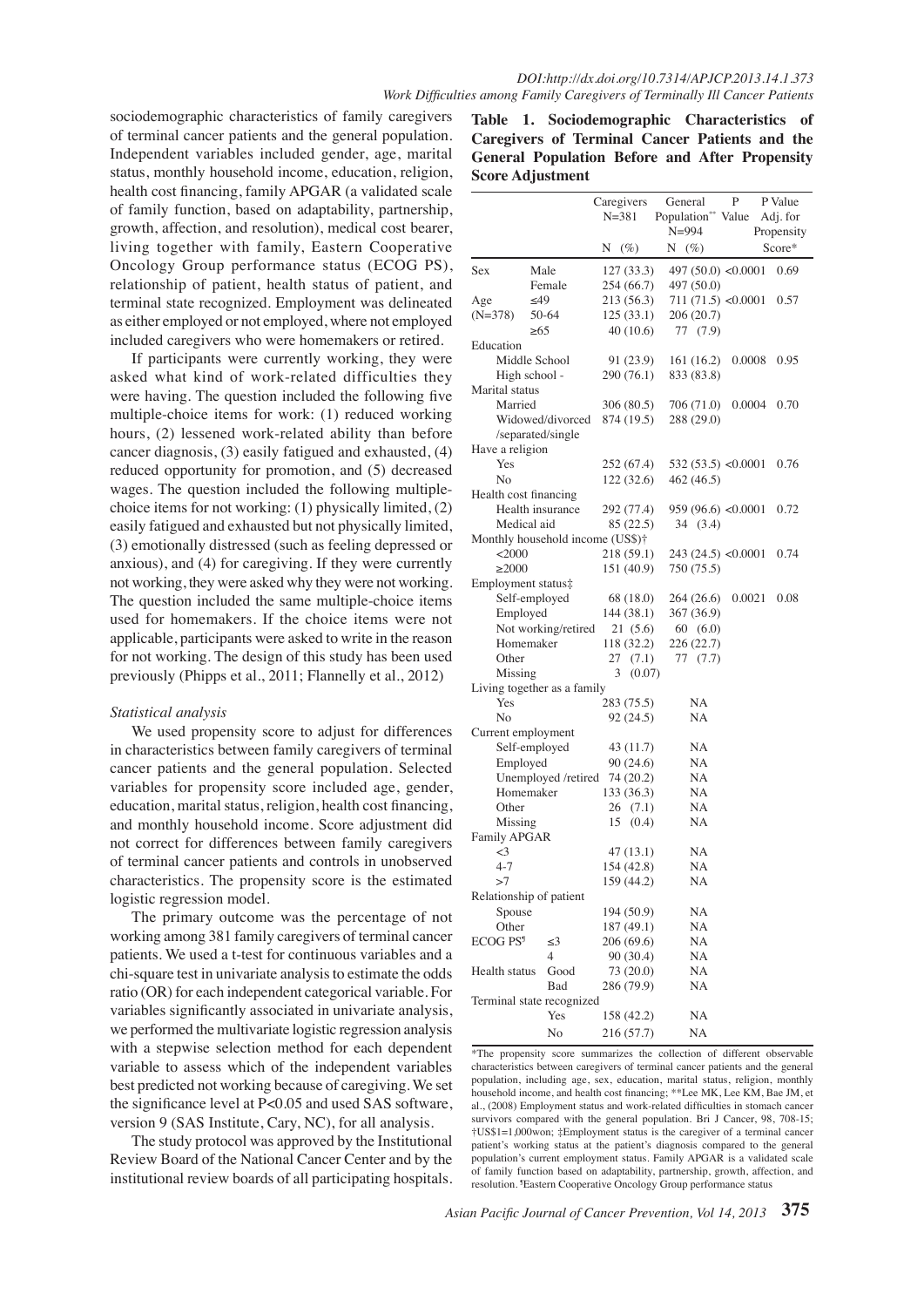## **Results**

#### *Sample characteristics*

Family caregivers of terminal cancer patients differed significantly from the general population in several sociodemographic characteristics before adjustment for propensity score, but not after adjustment for propensity score (Table 1).

## *Employment status of family caregivers of terminal cancer patients and the general population*

Among 381 family caregivers of terminal cancer patients, 169 (43.9%) were not working at cancer

**Table 2. Changed Working Status of Caregivers and the General Population\***

| Working,                                           | - Not                   | $^{\circ}$ OR.                              |  | <sup>a</sup> OR, <sup>a</sup> OR, Change in          |  |  |
|----------------------------------------------------|-------------------------|---------------------------------------------|--|------------------------------------------------------|--|--|
|                                                    | Working,                |                                             |  | Not Working Currently Employment                     |  |  |
|                                                    |                         | at Diagnosis Not Working                    |  | <b>Status</b>                                        |  |  |
| $N(\%)$ $N(\%)$                                    |                         |                                             |  | $(95\%CI)^{\dagger}$ $(95\%CI)$ $(95\%CI)^{\dagger}$ |  |  |
| General Population (N=994)**:                      |                         |                                             |  |                                                      |  |  |
| Current working situation                          |                         |                                             |  |                                                      |  |  |
|                                                    |                         | $631(63.5)$ $363(36.5)$ $1 (Ref.)$          |  | $1$ (Ref.)                                           |  |  |
| Caregivers of Terminal Cancer Patients (N=381):    |                         |                                             |  |                                                      |  |  |
| Employment status at patient's diagnosis $(N=378)$ |                         |                                             |  |                                                      |  |  |
|                                                    |                         | 212(56.1) 166(43.9) 0.95(0.69-1.30) 1(Ref.) |  |                                                      |  |  |
| Current employment status $(N=366)$                |                         |                                             |  |                                                      |  |  |
|                                                    | $133(36.3)$ $233(63.7)$ |                                             |  | 1.49 (1.10-2.01) 2.39 (1.73-3.29)                    |  |  |

<sup>a</sup>OR, adjusted odds ratio; CI, confidence interval. Working status is classified into working and not working. "Working" stands for the subjects who are self-employed or employed, and "not working" stands for the subjects who are unemployed, retired, or homemakers. \*\*Lee MK, Lee KM, Bae JM, et al., (2008) Employment status and work-related difficulties in stomach cancer survivors compared with the general population. Br J Cancer, 98, 708-15. †Odds ratio of not having worked at the time of diagnosis for caregivers of terminal cancer patients compared with the general population's current working situation, adjusted for age, sex, education, marital status, religion, monthly household income, health cost financing, and propensity score; ‡Odds ratio of currently not working for caregivers of terminal cancer patients compared with the general population's current employment status, adjusted for age, sex, education, marital status, religion, monthly household income, health cost financing, and propensity score. Odds ratio of currently not working for caregivers of terminal cancer patients compared with employment status at the time of diagnosis, adjusted for age

## **Table 3. Reasons for Work-Related Difficulties among Caregivers of Terminal Cancer Patients**

|                                                                   | $N = 381$ % |
|-------------------------------------------------------------------|-------------|
| Reasons for not working $(N=74)$                                  |             |
| For caregiving                                                    | 53 (71.6)   |
| Retied                                                            | 10(13.5)    |
| Limited in physical functioning                                   | 2(2.7)      |
| Other                                                             | 6(8.1)      |
| Work-related difficulties experienced by worker* $(N=133)$        |             |
| Easily fatigued and exhausted                                     | 54 (40.6)   |
| Decreased wages                                                   | 44 (33.1)   |
| Less work-related ability than before cancer diagnosis $32(24.1)$ |             |
| Reduced working hours                                             | 27(20.3)    |
| Missed an opportunity for promotion                               | 4(3.0)      |
| Other                                                             | 21 (15.8)   |
| Housework-related difficulties experienced by homemaker*          |             |
| $(N=133)$                                                         |             |
| For caregiving                                                    | 75 (56.4)   |
| Easily fatigued and exhausted but not limited in                  |             |
| physical functioning                                              | 43 (32.3)   |
| Emotional distress (depression and anxiety)                       | 21(15.8)    |
| Limited in physical functioning                                   | 11(8.3)     |
| Other                                                             | (9.0)<br>12 |

diagnosis, but currently 233 (63.7%) were not working. Compared with the general population (36.5%), the percentage of not working among the family caregivers (63.7%) was higher (adjusted OR (aOR)=2.39; 95% confidence interval (CI)=1.73-3.29; Table 2).

**Table 4. Univariate Result of the Relationship to Employment Status among Caregivers of Terminal Cancer Patients**

| Characteristics              |                                          |                         | Working<br>Not Working P Value |          |  |
|------------------------------|------------------------------------------|-------------------------|--------------------------------|----------|--|
|                              |                                          | N<br>$(\%)$             | $(\%)$<br>N                    |          |  |
| Age                          | $\leq 49$                                | 92(44.4)                | 115(55.6)                      | < 0.0001 |  |
|                              | 50-64                                    | 35 (29.9)               | 82 (70.1)                      |          |  |
|                              | $\geq 65$                                | 4(10.3)                 | 35 (89.7)                      |          |  |
| Sex                          | Male                                     | 70 (56.9)               | 53 (43.1)                      | < 0.0001 |  |
|                              | Female                                   | 63(25.9)                | 180 (74.1)                     |          |  |
| Education                    | < High school                            | 58 (29.0)               | 142(71.0)                      | < 0.0001 |  |
|                              | $>$ High school                          | 67(53.2)                | 59 (46.8)                      |          |  |
| Marital status Married       |                                          | 104 (35.0)              | 193(65.0)                      | 0.3403   |  |
|                              | Widowed/divorced                         | 28 (41.2)               | 40 (58.8)                      |          |  |
|                              | /separated/single                        |                         |                                |          |  |
| Health cost financing        |                                          |                         |                                |          |  |
|                              | Health insurance                         | 109 (38.6)              | 173 (61.3)                     | 0.1374   |  |
|                              | Medical aid                              | 24 (29.6)               | 57 (70.4)                      |          |  |
| Have a religion              | Yes                                      | 79 (32.0)               | 168(68.0)                      | 0.0159   |  |
|                              | No                                       | 51 (45.1)               | 62(54.9)                       |          |  |
|                              | Monthly household income (US\$)*         |                         |                                |          |  |
|                              | <2000                                    | 54 (25.7)               | 156 (74.3)                     | <0.0001  |  |
|                              | $\geq$ 2000                              | 76 (52.4)               | 69 (47.6)                      |          |  |
| Living together as a family  |                                          |                         |                                |          |  |
|                              | Yes                                      | 46 (52.3)               | 42 (47.7)                      | 0.0003   |  |
|                              | No                                       | 85 (31.1)               | 188 (68.9)                     |          |  |
| Family APGAR <sup>†</sup> <3 |                                          | 19(41.3)                | 27(58.7)                       | 0.6769   |  |
|                              | $4 - 7$                                  | 52 (34.7)               | 98 (65.3)                      |          |  |
|                              | >7                                       | 57 (37.1)               | 93 (62.9)                      |          |  |
| Relationship of patient      |                                          |                         |                                |          |  |
|                              | Spouse                                   | 55(29.3)                | 133 (70.7)                     | 0.0038   |  |
|                              | Other                                    | 78 (43.8)               | 100(56.2)                      |          |  |
| Age                          | ≤49                                      | 34(42.5)                | 46(57.5)                       | 0.2598   |  |
|                              | 50-64                                    | 55 (32.2)               | 116 (67.8)                     |          |  |
|                              | $\geq 65$                                | 43 (37.7)               | 71(62.3)                       |          |  |
| Sex                          | Male                                     | 60(28.8)                | 148 (71.1)                     | 0.0006   |  |
|                              | Female                                   | 73 (46.2)               | 85 (53.8)                      |          |  |
| Education                    | < High school                            | 66 (38.4)               | 106(61.6)                      | 0.6047   |  |
|                              | $>$ High school                          | 65(35.7)                | 117 (64.3)                     |          |  |
| Marital status Married       |                                          | 105 (37.2)              | 177(62.8)                      | 0.6181   |  |
|                              | Widowed/divorced/ 27 (34.2)              |                         | 52 (65.8)                      |          |  |
|                              | separated/single                         |                         |                                |          |  |
| Have a religion              | Yes                                      | 95(37.0)                | 162(63.0)                      | 0.8153   |  |
|                              | No                                       | 36(37.5)                | 65(28.6)                       |          |  |
|                              | Employment status at patient's diagnosis |                         |                                |          |  |
|                              | Working                                  | 64 (32.6)               | 132(67.3)                      | 0.1382   |  |
|                              | Not working                              | 64 (40.2)               | 95 (59.7)                      |          |  |
| Current employment status    |                                          |                         |                                |          |  |
|                              | Working                                  | 12(44.4)                | 15(55.6)                       | 0.3215   |  |
| ECOG PS‡                     | Not working<br>≤3                        | 110 (34.9)<br>81 (40.9) | 205(65.1)<br>117 (59.1)        |          |  |
|                              | 4                                        | 24 (27.6)               | 63 (72.4)                      | 0.0318   |  |
| Diagnosis                    | Stomach cancer                           | 20(29.0)                | 49 (71.0)                      | 0.369    |  |
|                              | Lung cancer                              | 17 (36.2)               | 30 (63.8)                      |          |  |
|                              | Colon cancer                             | 24 (44.4)               | 30(55.6)                       |          |  |
|                              | Other                                    | 71 (36.4)               | 124 (63.6)                     |          |  |
| <b>Health</b> status         | Good                                     | 30 (41.0)               | 43 (58.9)                      | 0.2768   |  |
|                              | Bad                                      | 98 (27.3)               | 188 (52.4)                     |          |  |
| Terminal state recognized    |                                          |                         |                                |          |  |
|                              | Yes                                      | 57 (37.2)               | 96 (62.7)                      | 0.6977   |  |
|                              | No                                       | 73 (35.3)               | 134 (64.7)                     |          |  |
|                              |                                          |                         |                                |          |  |

\*US\$1=1,000 won; †Family APGAR is a validated scale of family function, based on adaptability, partnership, growth, affection, and resolution; ‡Eastern Cooperative Oncology Group performance status

\*Items answered by multiple choices

*Asian Pacific Journal of Cancer Prevention, Vol 14, 2013* **376**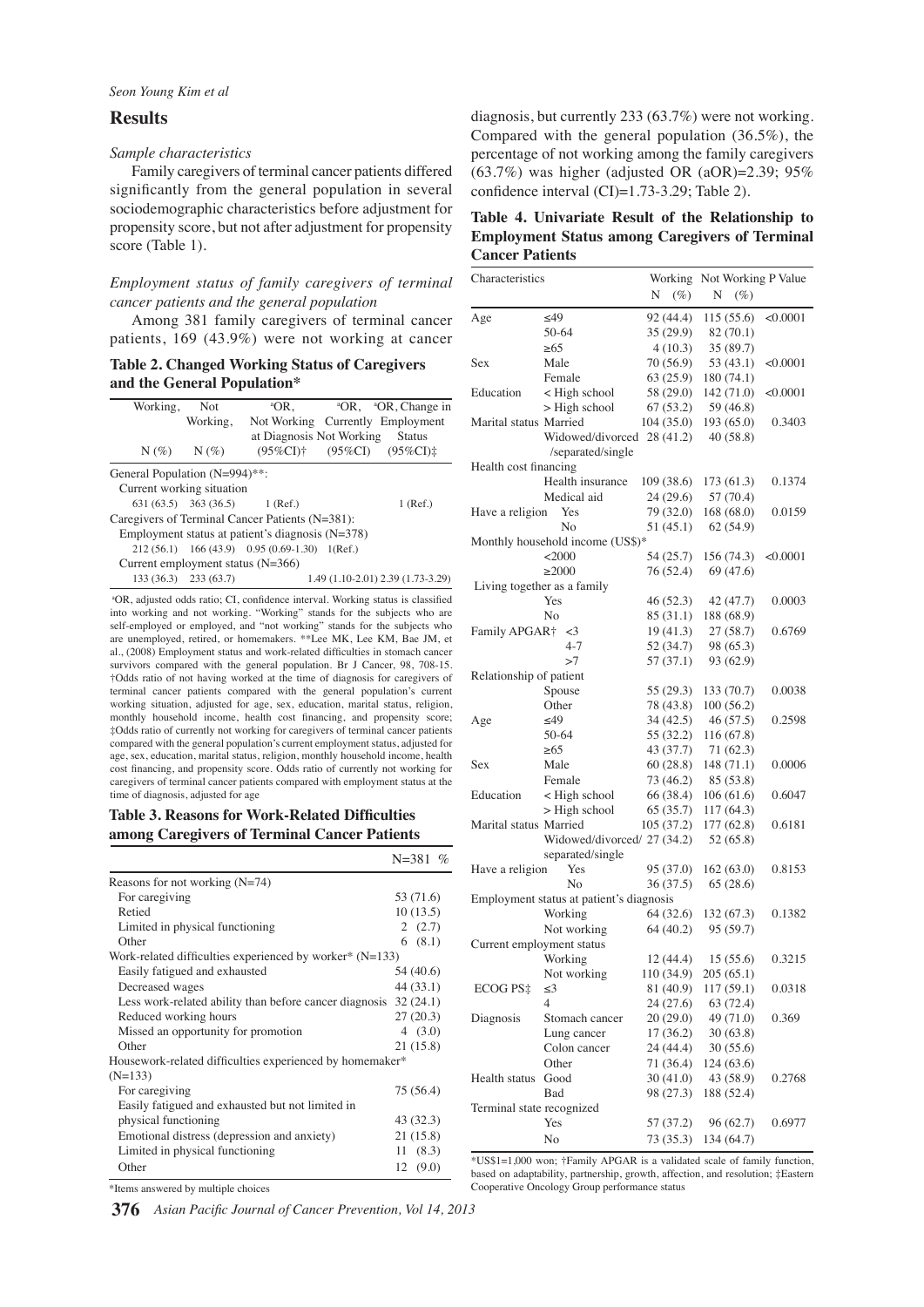**Table 5. Model-Based Adjusted Odds Ratio of Not Working by the Stepwise Method in Separate Logistic Regression Analyses in Caregivers of Terminal Cancer Patients**

| Characteristic         |                  | Caregiver $(N=381)$             | P Value                       |          |  |  |
|------------------------|------------------|---------------------------------|-------------------------------|----------|--|--|
|                        |                  |                                 | $OR^*$ of Not Working (95%CI) |          |  |  |
| Caregiver†: Age        |                  | $<$ 49                          | $1$ (Ref)                     |          |  |  |
|                        |                  | $50-64$                         | $1.47(0.75-2.91)$             | 0.1511   |  |  |
|                        |                  | >65                             | 7.32 (2.13-25.22)             | 0.0039   |  |  |
|                        | Sex              | Male                            | $1$ (Ref)                     |          |  |  |
|                        |                  |                                 | Female 4.92 (2.62-9.22)       | < 0.0001 |  |  |
|                        |                  | Monthly household income (US\$) |                               |          |  |  |
|                        |                  | $\geq$ 2000                     | $1$ (Ref)                     |          |  |  |
|                        |                  | <2000                           | $0.46(0.25-0.85)$             | 0.0126   |  |  |
| Patient <sup>†</sup> : | ECOG PS $\leq$ 3 |                                 | $1$ (Ref)                     |          |  |  |
|                        |                  | 4                               | $1.96(1.01-3.82)$             | 0.047    |  |  |

\*Odds ratio estimates of not working vs. working, where "working" stands for the subjects who are self-employed or employed and "not working" stands for the subjects who are unemployed, retired, or homemakers; †Model-based odds ratios are from a series of logistic regression models with the stepwise method whose covariates were caregiver factors (age, sex, education, marital status, having a religion, relationship of patient, household monthly income, and living together with family) and the patient factor (sex, ECOG PS) that were significant  $(P < 0.05)$  in univariate analysis (Table 4)

## *Work- and housework-related difficulties among family caregivers of terminal cancer patients*

A major reason for not working was to provide assistance with care to the patients (53, 71.6%). Those who continued working reported easier fatigability (54, 40.6%), decreased wages (44, 33.1%), less work-related ability (32, 24.1%), and reduce working hours (27, 20.3%). For those doing housework, caregiving itself (75, 56.4%) was identified to be the most common difficulty, followed by easy fatigability (43, 32.3%) and emotional distress (21, 15.8%; Table 3).

## *Associated factors of the work situations of family caregivers of terminal cancer patients*

Among family caregivers, age, gender, educational level, having a religion, monthly household income, living together with family, and relationship of patient were associated with employment. Among terminal cancer patients, gender and ECOG PS were associated with employment (Table 4).

Table 5 shows the results of multivariable logistic regression. Among caregivers, the factors of older age ( a OR=7.32; 95%CI=2.13-25.22), female sex (a OR=4.92; 95%CI=2.62-9.22), lower household income (<sup>a</sup>OR=0.46; 95%CI=0.25-0.85), and low performance status of the patient ( $^{\circ}$ OR=1.96; 95%CI=1.01-3.82) were significantly associated with not working.

## **Discussion**

This study focused on the determinants of one consequence of caregiving itself: reduced caregiver employment. This is, to our knowledge, the first study to examine caregivers' work- and housework-related difficulties and the correlates of employment status in family caregivers of terminal cancer patients, as

compared with the general population.

We found that not working was higher among caregivers of terminal cancer patients (63.7%) than among the general populations (36.5%). A major reason for not working was to provide assistance with care to the patients (71.6%), and in addition, caregiving itself (56.4%) was identified to be the most common difficulty for those doing housework. 40.6% of those who continually working and 32.3% of those who not working family members reported fatigability.

Our results were similar to the findings of previous studies of caregivers of cancer patients; that is, previous studies showed that 20% of caregivers provided fulltime or constant care (Bukki et al., 2011), 5-20% of caregivers had quit their jobs or declined advancement as a result of caregiving (Dybicz et al., 2011; Fairfield et al., 2012; Pantilat et al., 2012). Fatigability was also a major reason for not working among cancer survivors in previous studies (Phipps et al., 2011; Flannelly et al., 2012). However, our findings were specific to caregivers of terminal cancer patients because we focused on comparing caregivers of terminal cancer patients with the general population.

This study also discovered factors significantly associated with not working: old age, female, and low household income were significantly associated with not working. This is a natural result, according to previous studies, which showed that almost three quarters of all care for dying patients was provided by women (Duclos et al., 2012; Fairfield et al., 2012; Gomes et al., 2012; O'Connor and Kumar, 2012; Stiel et al., 2012). Caregivers with old age or who were female provided the majority of assistance with informal care of patients and commonly reported higher levels of personal burden than younger or male caregivers (Gomes et al., 2012; von Gunten, 2012). Our findings show that patient gender were significantly associated with not working in univariate analysis; however, it was insignificantly associated with not working in multivariate analysis. Therefore our findings confirm that caregiver gender is more significantly associated with not working than patient gender.

The low monthly household income is related to the lower employment status. Caregivers with low monthly household incomes cannot afford to buy high-cost assistive care (Herr et al., 2012; Pantilat et al., 2012). Providing care for terminal cancer patients instead of working worsens the economic conditions of family caregivers with lower monthly incomes. This study was limited by our data showing only the association between income and unemployment, which cannot assume direction or a causal nature. A prospective cohort study that includes a follow-up of family income and change of employment status is needed.

We found that specific clinical characteristics can identify patients whose caregivers are more prone to reduced employment. ECOG PS was highly correlated with physical function (Smith et al., 2012) and is the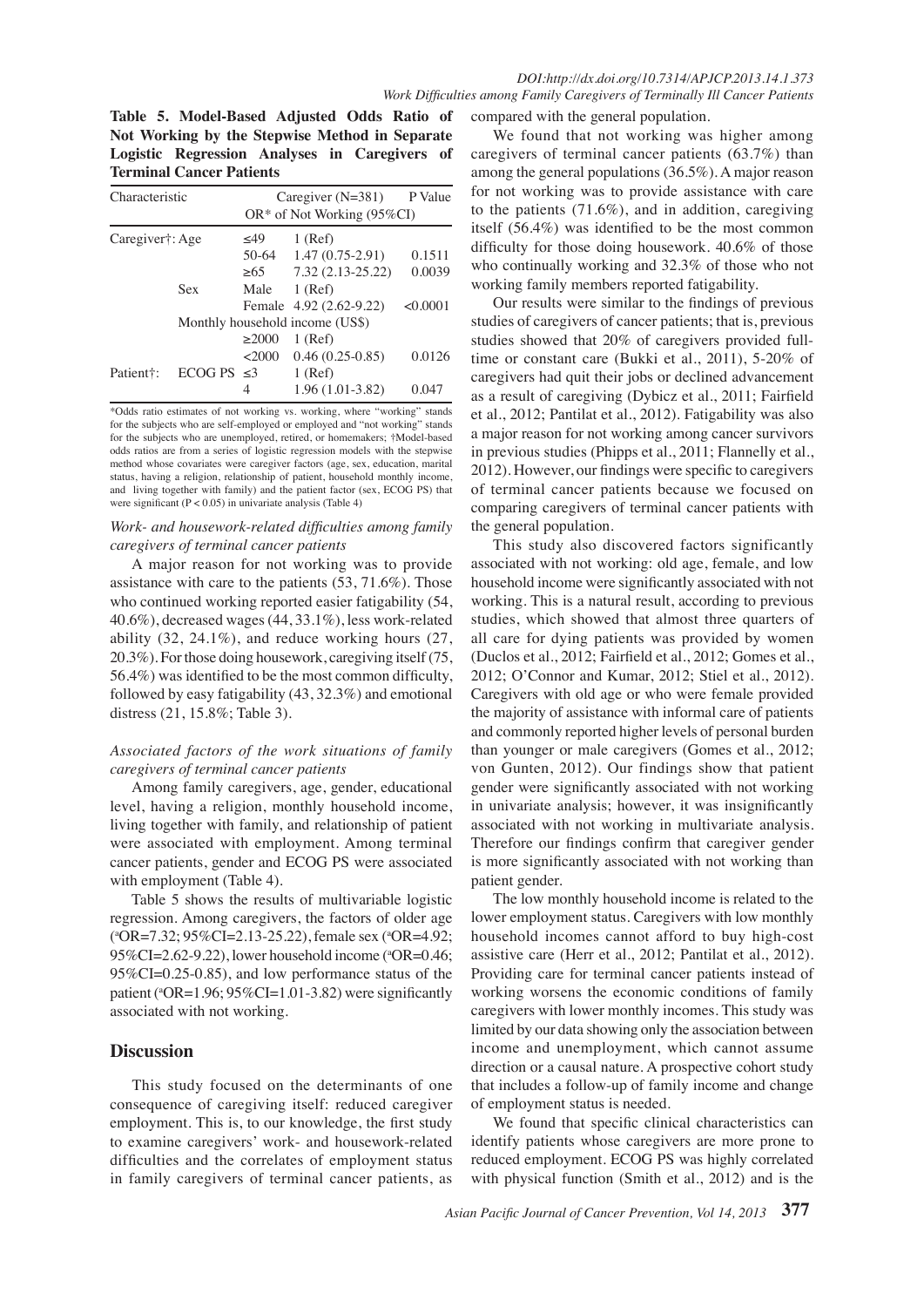#### *Seon Young Kim et al*

main correlate of not working (Phipps et al., 2011; Gomes et al., 2012; Pantilat et al., 2012). Poor ECOG PS of a patient would become a greater stressor for the caregiver (Tordoff et al., 2012) and family caregivers of terminal cancer patients who had poor ECOG PS scores were likely to need more assistance with patients dependent on care for activities of daily living or IADL including help with transportation, shopping, homemaking, emotional support, nutritional care, nursing care, and personal care (Baker et al., 2011; Chochinov et al., 2011; Cohen et al., 2012; Fairfield et al., 2012; Gomes et al., 2012; Pantilat et al., 2012; Tordoff et al., 2012).

This study had several limitations. First was possible selection bias. However, we could verify that there seemed to be no systematic differences between participants and subjects who did not participate. Because the study sample was drawn from 11 hospitals and the National Cancer Center, Korea, while the control sample was drawn from 15 geographic districts, the health care market might be different for each group (Phipps et al., 2011). We corrected for the different distributions of sociodemographic characteristics between the two groups by propensity score adjustment. We found no differences in variables between the two groups after adjustment. That allowed for better control than was evident in studies that matched groups one-to-one for only a few characteristics such as age and gender (Dybicz et al., 2011). Second, we do not investigate caregiving time, caregiving duration, and reduced working hours. Thus we were unable to confirm that changed employment status was because of the time required for caregiving. However, caregiving time might be closely related to the relationship with the patient, living together as a family, and patient health status. We included these variables in our study. Third, this study analyzed employment status with baseline characteristics. Therefore our results did not explain the causal relationship between variables in our study and employment status. A future study will need to make these consequences clear.

In spite of the preceding limitations, we found that when compared to the general population, family caregivers of terminal cancer patients have work problems such as not working and severe work- and housework-related difficulty, probably due to easy fatigue and caregiving itself. We need to develop supportive programs for reducing the work-related burden of caregivers of terminal cancer patients.

## **Acknowledgement**

This work was supported by National Cancer Center grants 0410150, 0410160, 0710420 and, 1310241-1.

## **References**

- Baker JN, Harper J, Kane JR, et al (2011). Implementation and evaluation of an automated patient death notification policy at a tertiary pediatric oncology referral center. *J Pain Symptom Manage*, **42**, 652-6.
- *Asian Pacific Journal of Cancer Prevention, Vol 14, 2013* **378**
- Bukki J, Klein J, But L, et al (2011). Methicillin-resistant Staphylococcus aureus (MRSA) management in palliative care units and hospices in Germany: a nationwide survey on patient isolation policies and quality of life. *Palliat Med*.
- Chochinov HM, Kristjanson LJ, Breitbart W, et al (2011). Effect of dignity therapy on distress and end-of-life experience in terminally ill patients: a randomised controlled trial. *Lancet Oncol*, **12**, 753-62.
- Cohen LW, van der Steen JT, Reed D, et al (2012). Family perceptions of end-of-life care for long-term care residents with dementia: differences between the United States and the Netherlands. *J Am Geriatr Soc*, **60**, 316-22.
- Duclos A, Peix JL, Colin C, et al (2012). Influence of experience on performance of individual surgeons in thyearoid surgery: prospective cross sectional multicentre study. *BMJ*, **344**, d8041.
- Dybicz SB, Thompson S, Molotsky S, et al (2011). Prevalence of diabetes and the burden of comorbid conditions among elderly nursing home residents. *Am J Geriatr Pharmacother*, **9**, 212-23.
- Fairfield KM, Murray KM, Wierman HR, et al (2012). Disparities in hospice care among older women dying with ovarian cancer. *Gynecol Oncol*, **125**, 14-8.
- Flannelly KJ, Emanuel LL, Handzo GF, et al (2012). A national study of chaplaincy services and end-of-life outcomes. *BMC Palliat Care*, **11**, 10.
- Gomes B, Calanzani N, Higginson IJ (2012). Reversal of the British trends in place of death: time series analysis 2004- 2010. *Palliat Med*, **26**, 102-7.
- Herr K, Titler M, Fine PG, et al (2012). The Effect of a Translating Research into Practice (TRIP)-Cancer Intervention on Cancer Pain Management in Older Adults in Hospice. *Pain Med*.
- Kimman M, Norman R, Jan S, et al (2012). The burden of cancer in member countries of the Association of Southeast Asian Nations (ASEAN). *Asian Pac J Cancer Prev*, **13**, 411-20.
- Knapp C, Quinn G, Bower B, et al (2011). Posthumous reproduction and palliative care. J Palliat Med, 14, 895-8.
- Knapp CA, Madden V, Wang H, et al (2011). Pediatric nurses' attitudes toward hospice and pediatric palliative care. *Pediatr Nurs*, **37**, 121-6.
- O'Connor NR,Kumar P (2012). Conservative management of end-stage renal disease without dialysis: a systematic review. *J Palliat Med*, **15**, 228-35.
- Pantilat SZ, Kerr KM, Billings JA, et al (2012). Characteristics of palliative care consultation services in California hospitals. *J Palliat Med*, **15**, 555-60.
- Phipps MS, Desai RA, Wira C, et al (2011). Epidemiology and outcomes of fever burden among patients with acute ischemic stroke. *Stroke*, **42**, 3357-62.
- Shahmoradi N, Kandiah M, Peng LS (2009). Impact of nutritional status on the quality of life of advanced cancer patients in hospice home care. *Asian Pac J Cancer Prev*, **10**, 1003-09.
- Smith TA, Davidson PM, Lam LT, et al (2012). The use of non-invasive ventilation for the relief of dyspnoea in exacerbations of chronic obstructive pulmonary disease; a systematic review. *Respirology*, **17**, 300-7.
- Stiel S, Pastrana T, Balzer C, et al (2012). Outcome assessment instruments in palliative and hospice care-a review of the literature. *Support Care Cancer*.
- Tordoff J, Chang SY, Norris PT (2012). Community pharmacists' perceptions of services that benefit older